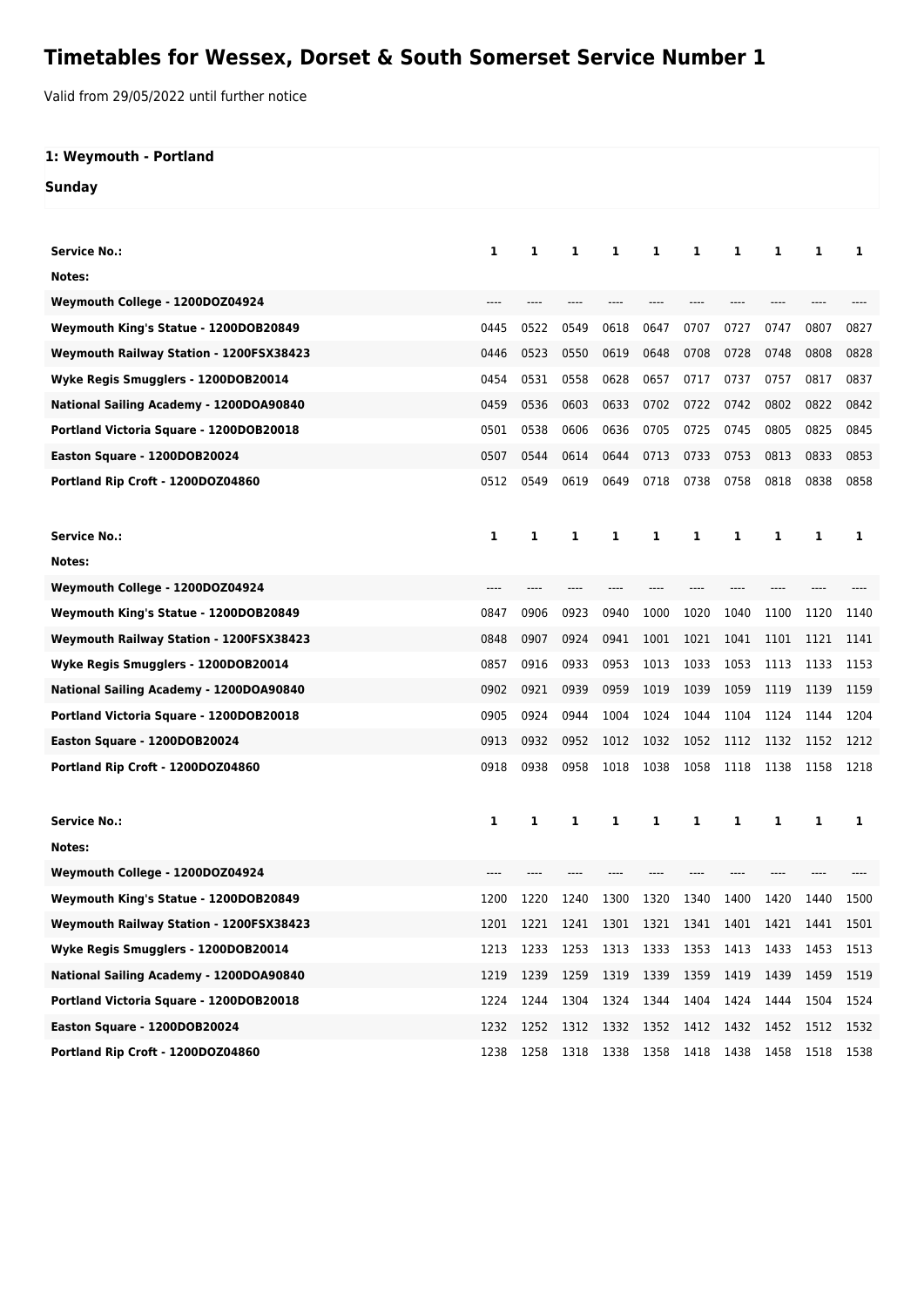| <b>Service No.:</b>                     | 1     | 1    | 1     | 1    | 1    | 1     | 1     | 1    | 1    | 1    |
|-----------------------------------------|-------|------|-------|------|------|-------|-------|------|------|------|
| Notes:                                  |       |      |       |      |      |       |       |      |      |      |
| Weymouth College - 1200DOZ04924         | ----  |      |       |      |      |       |       |      |      |      |
| Weymouth King's Statue - 1200DOB20849   | 1520  | 1540 | 1600  | 1620 | 1640 | 1700  | 1720  | 1740 | 1800 | 1820 |
| Weymouth Railway Station - 1200FSX38423 | 1521  | 1541 | 1601  | 1621 | 1641 | 1701  | 1721  | 1741 | 1801 | 1821 |
| Wyke Regis Smugglers - 1200DOB20014     | 1533  | 1553 | 1613  | 1633 | 1653 | 1713  | 1733  | 1753 | 1813 | 1833 |
| National Sailing Academy - 1200DOA90840 | 1539  | 1559 | 1619  | 1639 | 1659 | 1719  | 1739  | 1759 | 1819 | 1838 |
| Portland Victoria Square - 1200DOB20018 | 1544  | 1604 | 1624  | 1644 | 1704 | 1724  | 1744  | 1804 | 1824 | 1841 |
| Easton Square - 1200DOB20024            | 1552  | 1612 | 1632  | 1652 | 1712 | 1732  | 1752  | 1812 | 1832 | 1849 |
| Portland Rip Croft - 1200DOZ04860       | 1558  | 1618 | 1638  | 1658 | 1718 | 1738  | 1758  | 1818 | 1837 | 1854 |
|                                         |       |      |       |      |      |       |       |      |      |      |
| <b>Service No.:</b>                     | 1     | 1    | 1     | 1    | 1    | 1     | 1     | 1    | 1    | 1    |
| Notes:                                  |       |      |       |      |      |       |       |      |      |      |
| Weymouth College - 1200DOZ04924         | $---$ | ---- | $---$ | ---- | ---- | $---$ | $---$ | ---- | ---- |      |
| Weymouth King's Statue - 1200DOB20849   | 1840  | 1900 | 1920  | 1947 | 2017 | 2047  | 2117  | 2147 | 2217 | 2247 |
| Weymouth Railway Station - 1200FSX38423 | 1841  | 1901 | 1921  | 1948 | 2018 | 2048  | 2118  | 2148 | 2218 | 2248 |
| Wyke Regis Smugglers - 1200DOB20014     | 1850  | 1910 | 1930  | 1957 | 2027 | 2057  | 2127  | 2157 | 2227 | 2257 |
| National Sailing Academy - 1200DOA90840 | 1855  | 1915 | 1935  | 2002 | 2032 | 2102  | 2132  | 2202 | 2232 | 2302 |
| Portland Victoria Square - 1200DOB20018 | 1858  | 1918 | 1938  | 2005 | 2035 | 2105  | 2135  | 2205 | 2235 | 2305 |
| Easton Square - 1200DOB20024            | 1906  | 1926 | 1946  | 2013 | 2043 | 2113  | 2143  | 2213 | 2243 | 2313 |
| Portland Rip Croft - 1200DOZ04860       | 1911  | 1931 | 1951  | 2018 | 2048 | 2118  | 2148  | 2218 | 2248 | 2318 |
|                                         |       |      |       |      |      |       |       |      |      |      |
| <b>Service No.:</b>                     |       |      |       |      |      |       |       |      | 1    |      |
| Notes:                                  |       |      |       |      |      |       |       |      |      |      |
| Weymouth College - 1200DOZ04924         |       |      |       |      |      |       |       |      |      |      |
| Weymouth King's Statue - 1200DOB20849   |       |      |       |      |      |       |       |      | 2317 |      |
| Weymouth Railway Station - 1200FSX38423 |       |      |       |      |      |       |       |      | 2318 |      |
| Wyke Regis Smugglers - 1200DOB20014     |       |      |       |      |      |       |       |      | 2327 |      |
| National Sailing Academy - 1200DOA90840 |       |      |       |      |      |       |       |      | 2332 |      |

**Portland Victoria Square - 1200DOB20018** 2335 **Easton Square - 1200DOB20024** 2343

**Portland Rip Croft - 1200DOZ04860** 2348

## **1: Portland - Weymouth**

**Sunday**

| <b>Service No.:</b>                          | 1    | 1    | 1    | 1    | 1    | 1    | 1    | 1    |      |      |
|----------------------------------------------|------|------|------|------|------|------|------|------|------|------|
| Notes:                                       |      |      |      |      |      |      |      |      |      |      |
| Portland Rip Croft - 1200DOZ04860            | 0513 | 0550 | 0620 | 0650 | 0720 | 0740 | 0800 | 0820 | 0840 | 0900 |
| Easton Square - 1200DOB20048                 | 0521 | 0558 | 0628 | 0658 | 0730 | 0750 | 0810 | 0830 | 0850 | 0910 |
| Portland Victoria Square - 1200DOB20069      | 0527 | 0604 | 0634 | 0704 | 0736 | 0756 | 0816 | 0836 | 0856 | 0916 |
| National Sailing Academy - 1200DOA90839      | 0529 | 0606 | 0636 | 0706 | 0738 | 0758 | 0818 | 0838 | 0858 | 0918 |
| Wyke Regis Smugglers - 1200DOB20087          | 0533 | 0610 | 0640 | 0711 | 0743 | 0803 | 0823 | 0843 | 0903 | 0923 |
| Weymouth, Commercial Road arr - 1200DOY38811 | 0539 | 0616 | 0646 | 0720 | 0752 | 0812 | 0832 | 0852 | 0912 | 0932 |
| Weymouth, Commercial Road dep - 1200DOY38811 | 0540 | 0617 | 0647 | 0721 | 0753 | 0813 | 0833 | 0853 | 0913 | 0934 |
| Weymouth King's Statue [K4] - 1200DOB20849   | 0542 | 0619 | 0649 | 0723 | 0755 | 0815 | 0835 | 0855 | 0915 | 0936 |
| Weymouth College - 1200DOZ04924              |      |      |      |      |      |      |      |      |      |      |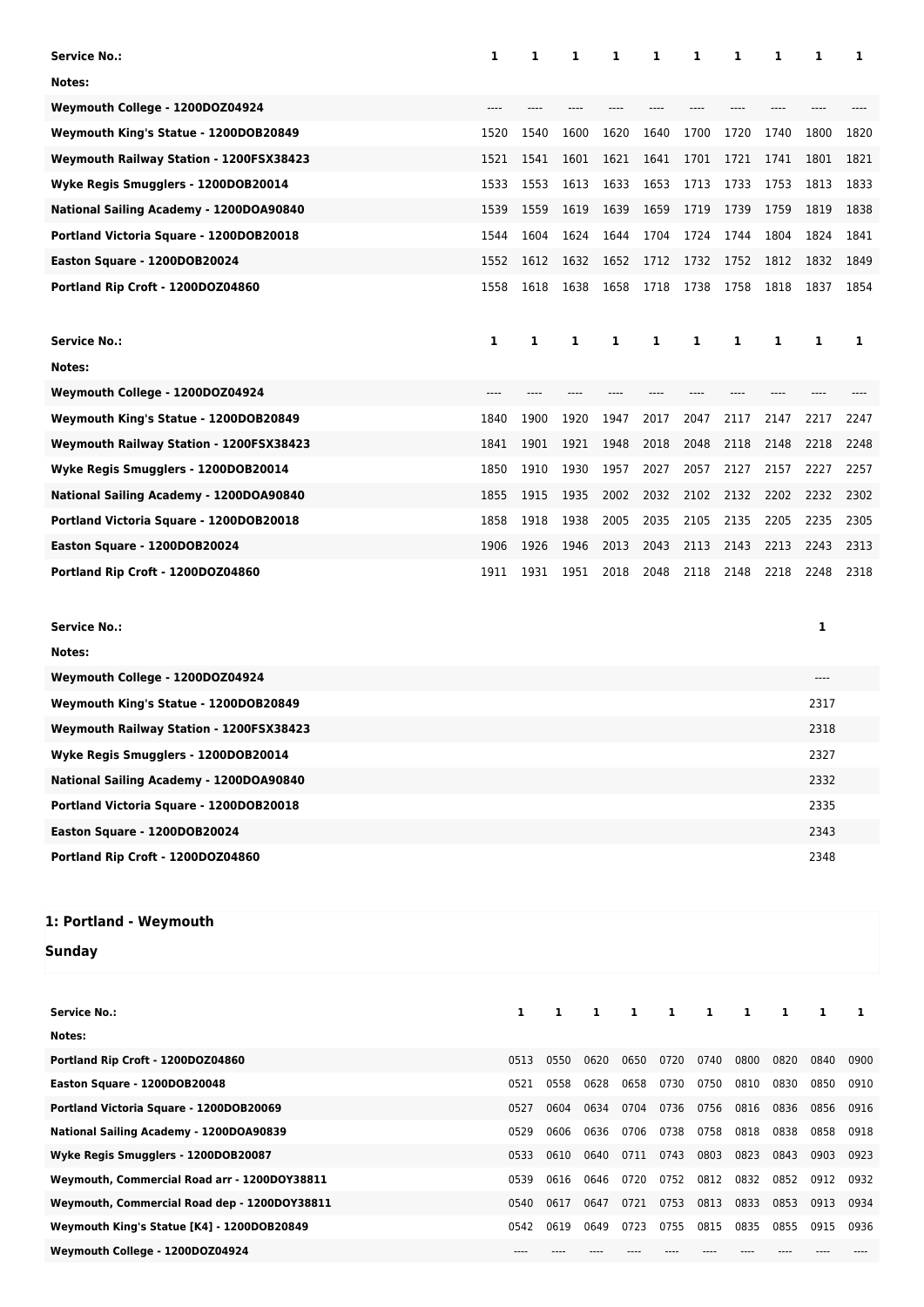| Service No.:                                 | 1    | 1    | 1    | 1    | 1    | 1    | 1    | 1    | 1    | 1    |
|----------------------------------------------|------|------|------|------|------|------|------|------|------|------|
| Notes:                                       |      |      |      |      |      |      |      |      |      |      |
| Portland Rip Croft - 1200DOZ04860            | 0920 | 0940 | 1000 | 1020 | 1040 | 1100 | 1120 | 1140 | 1200 | 1220 |
| Easton Square - 1200DOB20048                 | 0930 | 0950 | 1010 | 1030 | 1050 | 1110 | 1130 | 1150 | 1210 | 1230 |
| Portland Victoria Square - 1200DOB20069      | 0939 | 0959 | 1019 | 1039 | 1059 | 1119 | 1139 | 1159 | 1219 | 1239 |
| National Sailing Academy - 1200DOA90839      | 0942 | 1002 | 1022 | 1042 | 1102 | 1122 | 1142 | 1202 | 1222 | 1242 |
| Wyke Regis Smugglers - 1200DOB20087          | 0949 | 1009 | 1029 | 1049 | 1109 | 1129 | 1149 | 1209 | 1229 | 1249 |
| Weymouth, Commercial Road arr - 1200DOY38811 | 1001 | 1021 | 1041 | 1101 | 1121 | 1141 | 1201 | 1221 | 1241 | 1301 |
| Weymouth, Commercial Road dep - 1200DOY38811 | 1003 | 1023 | 1043 | 1103 | 1123 | 1143 | 1203 | 1223 | 1243 | 1303 |
| Weymouth King's Statue [K4] - 1200DOB20849   | 1005 | 1025 | 1045 | 1105 | 1125 | 1145 | 1205 | 1225 | 1245 | 1305 |
| Weymouth College - 1200DOZ04924              | ---- |      |      |      |      |      |      |      |      |      |
|                                              |      |      |      |      |      |      |      |      |      |      |
| Service No.:                                 | 1    | 1    | 1    | 1    | 1    | 1    | 1    | 1    | 1    | 1    |
| Notes:                                       |      |      |      |      |      |      |      |      |      |      |
| Portland Rip Croft - 1200DOZ04860            | 1240 | 1300 | 1320 | 1340 | 1400 | 1420 | 1440 | 1500 | 1520 | 1540 |
| Easton Square - 1200DOB20048                 | 1250 | 1310 | 1330 | 1350 | 1410 | 1430 | 1450 | 1510 | 1530 | 1550 |
| Portland Victoria Square - 1200DOB20069      | 1259 | 1319 | 1339 | 1359 | 1419 | 1439 | 1459 | 1519 | 1539 | 1559 |
| National Sailing Academy - 1200DOA90839      | 1302 | 1322 | 1342 | 1402 | 1422 | 1442 | 1502 | 1522 | 1542 | 1602 |
| Wyke Regis Smugglers - 1200DOB20087          | 1309 | 1329 | 1349 | 1409 | 1429 | 1449 | 1509 | 1529 | 1549 | 1609 |
| Weymouth, Commercial Road arr - 1200DOY38811 | 1321 | 1341 | 1401 | 1421 | 1441 | 1501 | 1521 | 1541 | 1601 | 1621 |
| Weymouth, Commercial Road dep - 1200DOY38811 | 1323 | 1343 | 1403 | 1423 | 1443 | 1503 | 1523 | 1543 | 1603 | 1623 |
| Weymouth King's Statue [K4] - 1200DOB20849   | 1325 | 1345 | 1405 | 1425 | 1445 | 1505 | 1525 | 1545 | 1605 | 1625 |
| Weymouth College - 1200DOZ04924              |      |      |      |      |      |      |      |      |      |      |
|                                              |      |      |      |      |      |      |      |      |      |      |
|                                              |      |      |      |      |      |      |      |      |      |      |
| <b>Service No.:</b>                          | 1    | 1    | 1    | 1    | 1    | 1    | 1    | 1    | 1    | 1    |
| Notes:                                       |      |      |      |      |      |      |      |      |      |      |
| Portland Rip Croft - 1200DOZ04860            | 1600 | 1620 | 1640 | 1700 | 1720 | 1740 | 1800 | 1820 | 1839 | 1856 |
| Easton Square - 1200DOB20048                 | 1610 | 1630 | 1650 | 1710 | 1730 | 1750 | 1810 | 1830 | 1848 | 1905 |
| Portland Victoria Square - 1200DOB20069      | 1619 | 1639 | 1659 | 1719 | 1739 | 1759 | 1819 | 1836 | 1854 | 1911 |
| National Sailing Academy - 1200DOA90839      | 1622 | 1642 | 1702 | 1722 | 1742 | 1802 | 1822 | 1838 | 1856 | 1913 |
| Wyke Regis Smugglers - 1200DOB20087          | 1629 | 1649 | 1709 | 1729 | 1749 | 1809 | 1829 | 1843 | 1901 | 1918 |
| Weymouth, Commercial Road arr - 1200DOY38811 | 1641 | 1701 | 1721 | 1741 | 1801 | 1821 | 1841 | 1852 | 1910 | 1927 |
| Weymouth, Commercial Road dep - 1200DOY38811 | 1643 | 1703 | 1723 | 1743 | 1803 | 1823 | 1842 | 1853 | 1911 | 1928 |
| Weymouth King's Statue [K4] - 1200DOB20849   | 1645 | 1705 | 1725 | 1745 | 1805 | 1825 | 1844 | 1855 | 1913 | 1930 |
| Weymouth College - 1200DOZ04924              | ---- |      |      |      |      |      |      |      |      |      |
|                                              |      |      |      |      |      |      |      |      |      |      |
| <b>Service No.:</b>                          | 1    | 1    | 1    | 1    | 1    | 1    | 1    | 1    | 1    | 1    |
| Notes:                                       |      |      |      |      |      |      |      |      |      |      |
| Portland Rip Croft - 1200DOZ04860            | 1913 | 1933 | 1953 | 2020 | 2050 | 2120 | 2150 | 2220 | 2250 | 2320 |
| Easton Square - 1200DOB20048                 | 1922 | 1942 | 2002 | 2029 | 2059 | 2129 | 2159 | 2229 | 2259 | 2329 |
| Portland Victoria Square - 1200DOB20069      | 1928 | 1948 | 2008 | 2035 | 2105 | 2135 | 2205 | 2235 | 2305 | 2335 |
| National Sailing Academy - 1200DOA90839      | 1930 | 1950 | 2010 | 2037 | 2107 | 2137 | 2207 | 2237 | 2307 | 2337 |
| Wyke Regis Smugglers - 1200DOB20087          | 1935 | 1955 | 2015 | 2042 | 2112 | 2142 | 2212 | 2242 | 2312 | 2342 |
| Weymouth, Commercial Road arr - 1200DOY38811 | 1944 | 2004 | 2024 | 2051 | 2121 | 2151 | 2221 | 2251 | 2321 | 2351 |
| Weymouth, Commercial Road dep - 1200DOY38811 | 1945 | 2005 | 2025 | 2052 | 2122 | 2152 | 2222 | 2252 | 2322 | 2352 |
| Weymouth King's Statue [K4] - 1200DOB20849   | 1947 | 2007 | 2027 | 2054 | 2124 | 2154 | 2224 | 2254 | 2324 | 2354 |